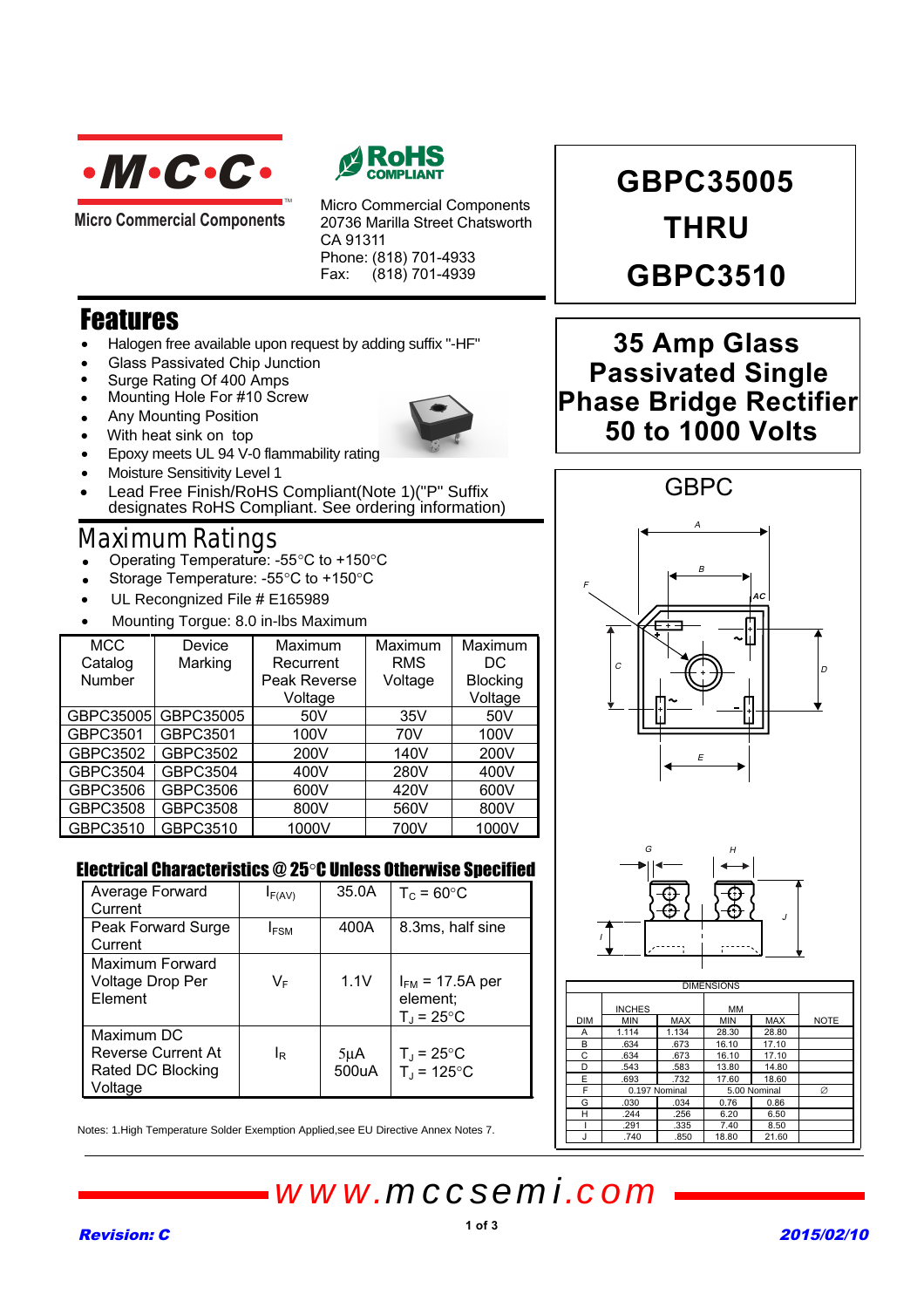## GBPC35005 thru GBPC3510







PERCENT OF RATED PEAK REVERSE VOLTAGE (%) Fig. 5 Typical Reverse Characteristics (per element)

#### **Revision: C** 2015/02/10

*www.mccsemi.*